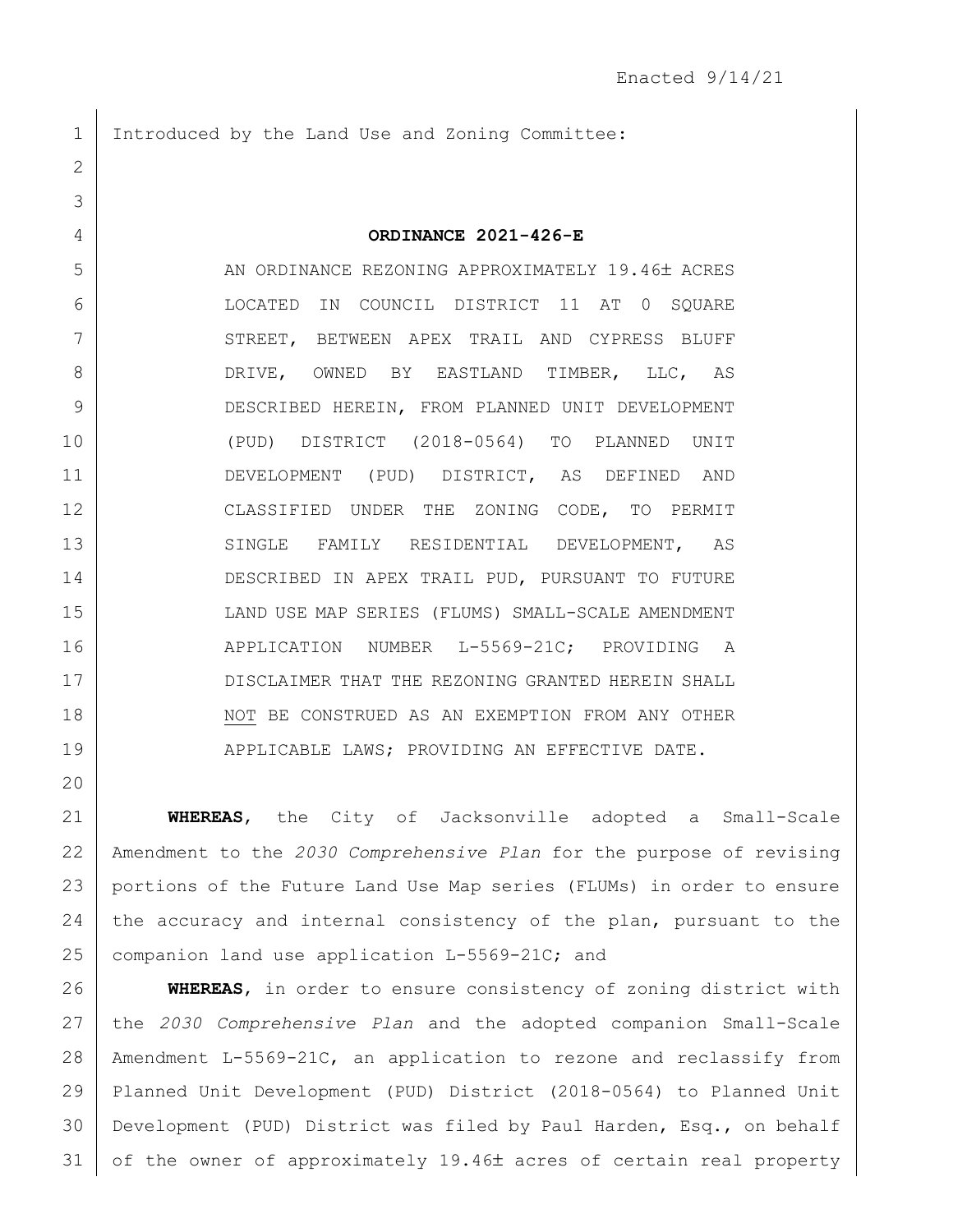1 in Council District 11, as more particularly described in Section 1; 2 and

 **WHEREAS**, the Planning and Development Department, in order to ensure consistency of this zoning district with the *2030 Comprehensive Plan*, has considered the rezoning and has rendered an advisory opinion; and

7 **WHEREAS**, the Planning Commission has considered the application 8 and has rendered an advisory opinion; and

9 **WHEREAS**, the Land Use and Zoning (LUZ) Committee, after due 10 notice, held a public hearing and made its recommendation to the 11 | Council; and

 **WHEREAS**, the City Council, after due notice, held a public 13 | hearing, and taking into consideration the above recommendations as well as all oral and written comments received during the public hearings, the Council finds that such rezoning is consistent with the *2030 Comprehensive Plan* adopted under the comprehensive planning 17 ordinance for future development of the City of Jacksonville; and

18 **WHEREAS**, the Council finds that the proposed PUD does not affect 19 adversely the orderly development of the City as embodied in the 20 *Zoning Code*; will not affect adversely the health and safety of 21 | residents in the area; will not be detrimental to the natural 22 environment or to the use or development of the adjacent properties 23 in the general neighborhood; and the proposed PUD will accomplish the 24 objectives and meet the standards of Section 656.340 (Planned Unit 25 Development) of the *Zoning Code* of the City of Jacksonville; now, 26 therefore

27 **BE IT ORDAINED** by the Council of the City of Jacksonville:

28 **Section 1. Subject Property Location and Description.** The 29 | approximately 19.46± acres are located in Council District 11, at 0 30 Square Street, between Apex Trail and Cypress Bluff Drive, as more 31 particularly described in **Exhibit 1**, dated March 26, 2021, and

 $- 2 -$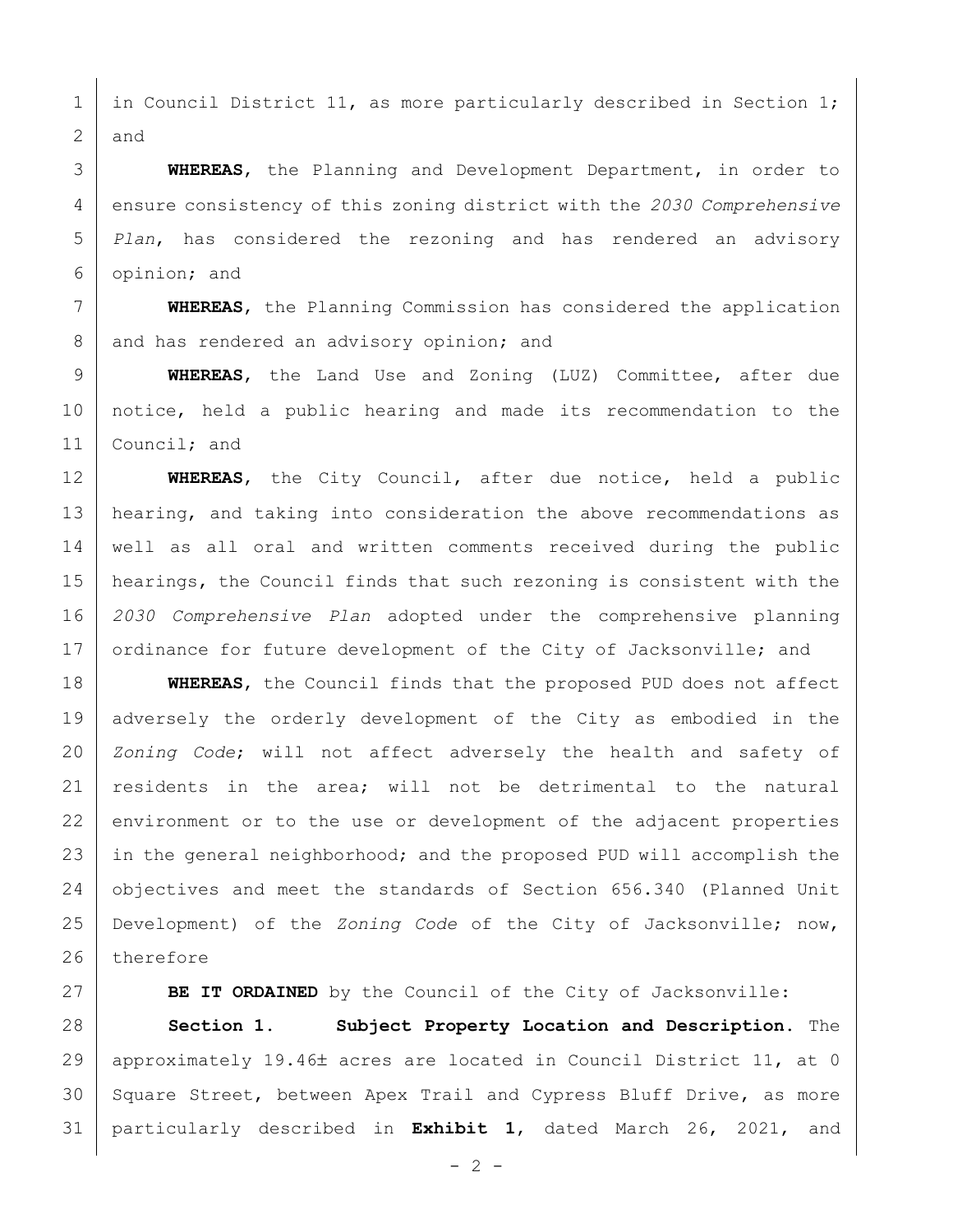graphically depicted in **Exhibit 2**, both of which are **attached hereto** 2 and incorporated herein by this reference (Subject Property).

 **Section 2. Owner and Applicant Description.** The Subject Property is owned by Eastland Timber, LLC. The applicant is Paul Harden, Esq., 1431 Riverplace Boulevard, Suit 901, Jacksonville, Florida 32207; (904) 396-5731.

 **Section 3. Property Rezoned.** The Subject Property, pursuant to adopted companion Small-Scale Amendment L-5569-21C, is hereby rezoned and reclassified from Planned Unit Development (PUD) District (2018-0564) to Planned Unit Development (PUD) District. This new PUD district shall generally permit Single Family Residential Development, and is described, shown and subject to the following documents, **attached hereto**:

**Exhibit 1** – Legal Description dated March 26, 2021.

**Exhibit 2** – Subject Property Map (prepared by P&DD).

**Exhibit 3** – Written Description dated June 16, 2021.

**Exhibit 4** – Site Plan dated June 9, 2021.

 **Section 4. Contingency.** This rezoning shall not become effective until 31 days after adoption of the companion Small-Scale 20 | Amendment unless challenged by the state land planning agency; and further provided that if the companion Small-Scale Amendment is 22 challenged by the state land planning agency, this rezoning shall not become effective until the state land planning agency or the Administration Commission issues a final order determining the companion Small-Scale Amendment is in compliance with Chapter 163, *Florida Statutes.*

 **Section 5. Disclaimer.** The rezoning granted herein 28 | shall not be construed as an exemption from any other applicable local, state, or federal laws, regulations, requirements, permits or approvals. All other applicable local, state or federal permits or approvals shall be obtained before commencement of the development

- 3 -